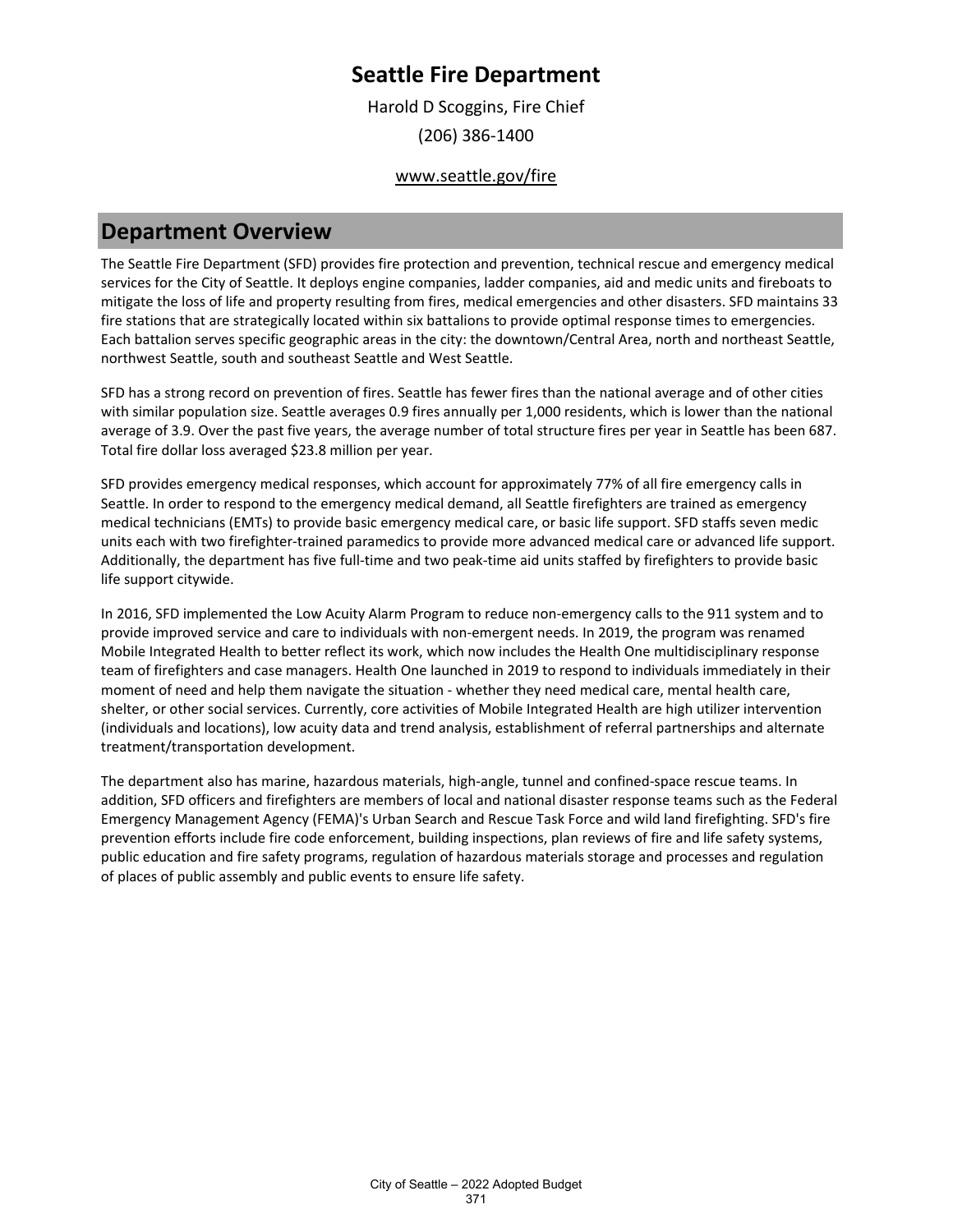| <b>Budget Snapshot</b>       |                             |                        |                 |                 |
|------------------------------|-----------------------------|------------------------|-----------------|-----------------|
|                              |                             | 2020<br><b>Actuals</b> | 2021<br>Adopted | 2022<br>Adopted |
| <b>Department Support</b>    |                             |                        |                 |                 |
| <b>General Fund Support</b>  |                             | 257,999,277            | 249,339,131     | 267,182,037     |
|                              | <b>Total Operations</b>     | 257,999,277            | 249,339,131     | 267,182,037     |
|                              | <b>Total Appropriations</b> | 257,999,277            | 249,339,131     | 267,182,037     |
| Full-Time Equivalents Total* |                             | 1,167.55               | 1,173.35        | 1,177.35        |

*\* FTE totals are provided for informational purposes only. Changes in FTEs resulting from City Council or Human Resources Director actions outside of the budget process may not be detailed here*

## **Budget Overview**

The 2022 Adopted Budget for the Seattle Fire Department adds funding to enhance department operations in several areas including emergency responses, diversity recruitment, dispatch training, and IT system upgrades.

In response to extensive research into community response models and on best practices gleaned from around the country, SFD will add a new specialized triage response program. This program is being developed under the umbrella of SFD's Mobile Integrated Health (MIH) unit. The MIH unit developed and operationalized the highly successful Health One program and as a result, SFD has acquired the appropriate experience, capacity and back-end support that will help stand up the new triage response model. The Triage Team is designed to respond to nonmedical, non-criminal calls - such as person down and wellness checks - identified by the 911 dispatch center at the Community Safety and Communications Center (CSCC). This specialized response model will operate out of SFD in close connection with the CSCC and will be dispatched after SFD and SPD 911 determine the call is appropriate for individuals who do not need an urgent medical or safety intervention.

The department will also add two new positions. A Strategic Advisor 2 that was originally added in the 2019 Adopted 2020 Endorsed Budget but eliminated during the pandemic due to budget restrictions, will be reinstated to enhance diversity in the department through recruiting and outreach efforts and workforce development. Additionally, a Firefighter/Dispatch Training Coordinator will be added to the Fire Alarm Center to ensure that dispatchers receive the consistent, reliable training necessary to meet various local and national standards and requirements for this work.

The Fire Department has also been working with Seattle IT to address challenges and inefficiencies with two aging IT systems used for Safety and Training, and for Fire Incident Reporting. Both systems will be replaced in 2022, which will provide significant improvements in usability and overall functionality.

#### **City Council Changes to the Proposed Budget**

The Council made the following changes to the SPD 2022 Proposed Budget.

- Added \$1.5 million of one-time funding for an additional 20 firefighter recruits.
- Made a one-time cut of \$948,000 in funding to align the budget with Triage One's adjusted 2022 deployment timeline.
- Added a 1.0 Fire Protection Engineer (unfunded) to improve permit and inspection times at SDCI.
- Requested reporting on scheduling options for the deployment of a fourth and fifth Health One unit, to include an estimate of the associated incremental costs.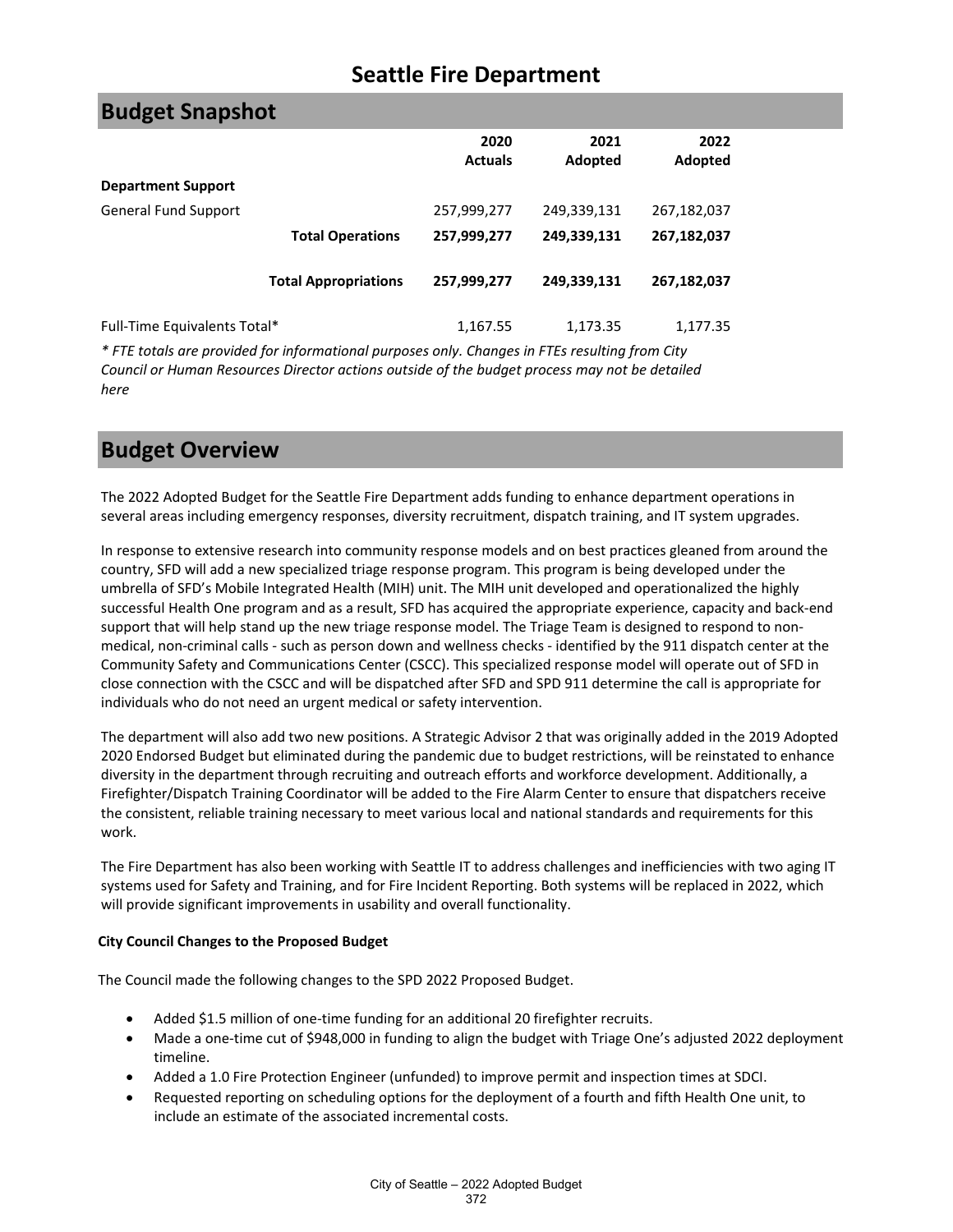Council also used CLFR dollars in 2022 to replace General Fund revenues as part of the Seattle Rescue Plan 3. Among the government services supported by this revenue replacement are SFD's payroll costs. See the Seattle Rescue Plan section of the 2022 Budget Book for more information.

| <b>Incremental Budget Changes</b>                                                        |                |            |
|------------------------------------------------------------------------------------------|----------------|------------|
| <b>Seattle Fire Department</b>                                                           |                |            |
|                                                                                          | <b>Dollars</b> | <b>FTE</b> |
| 2021 Adopted Budget                                                                      | 249,339,131    | 1173.35    |
|                                                                                          |                |            |
| <b>Baseline</b>                                                                          |                |            |
| <b>Baseline Adjustments for Personnel Costs</b>                                          | 121,939        |            |
| CCM Healthcare Reconciliation                                                            |                |            |
| Citywide Adjustments for Standard Cost Changes                                           | 7,896,624      |            |
| L2898 Contract Adjustment                                                                | 1,140,655      |            |
| Reduce One-Time Equipment Funding                                                        | (383,000)      |            |
| Restore One-Time Reduction of FPD Special Events Staff Funding                           | 155,242        |            |
| Restore One-Time Reduction of Funding for FPD Construction Inspection<br><b>Staffing</b> | 135,262        |            |
| Restore One-Time Reduction to Event Services OT                                          | 915,028        |            |
| Restore One-Time Reduction to Funding for FPD Plan Review Staffing                       | 147,108        |            |
| <b>Technical Adjustment for Restored Positions</b>                                       |                |            |
| L27 Salary Adjustments                                                                   | 1,934,541      |            |
| <b>Health One Continuation</b>                                                           | 103,500        |            |
| <b>Proposed Operating</b>                                                                |                |            |
| Triage Team Response Program                                                             | 2,150,000      |            |
| Add Diversity Recruitment and Work Culture FTE                                           | 166,663        | 1.00       |
| Add Training Coordinator to Fire Alarm Center                                            | 108,196        | 1.00       |
| Fire Incident Reporting IT System Upgrade                                                | 499,000        |            |
| Safety and Training IT System Upgrade                                                    | 318,000        |            |
| L27 Crisis Counseling Services                                                           | 150,000        |            |
| <b>Proposed Technical</b>                                                                |                |            |
| Backfill OT for Family Medical Leave                                                     | 2,000,000      |            |
| Revenue Adjustments                                                                      |                |            |
| SFD Budget Transfer To HSD                                                               | (349, 120)     |            |
| <b>HSD Position Transfer To SFD</b>                                                      | 96,387         | 1.00       |
| Increase in External Lease Costs                                                         | 16,884         |            |
| Language Premium Staff Stipend                                                           | 2,400          |            |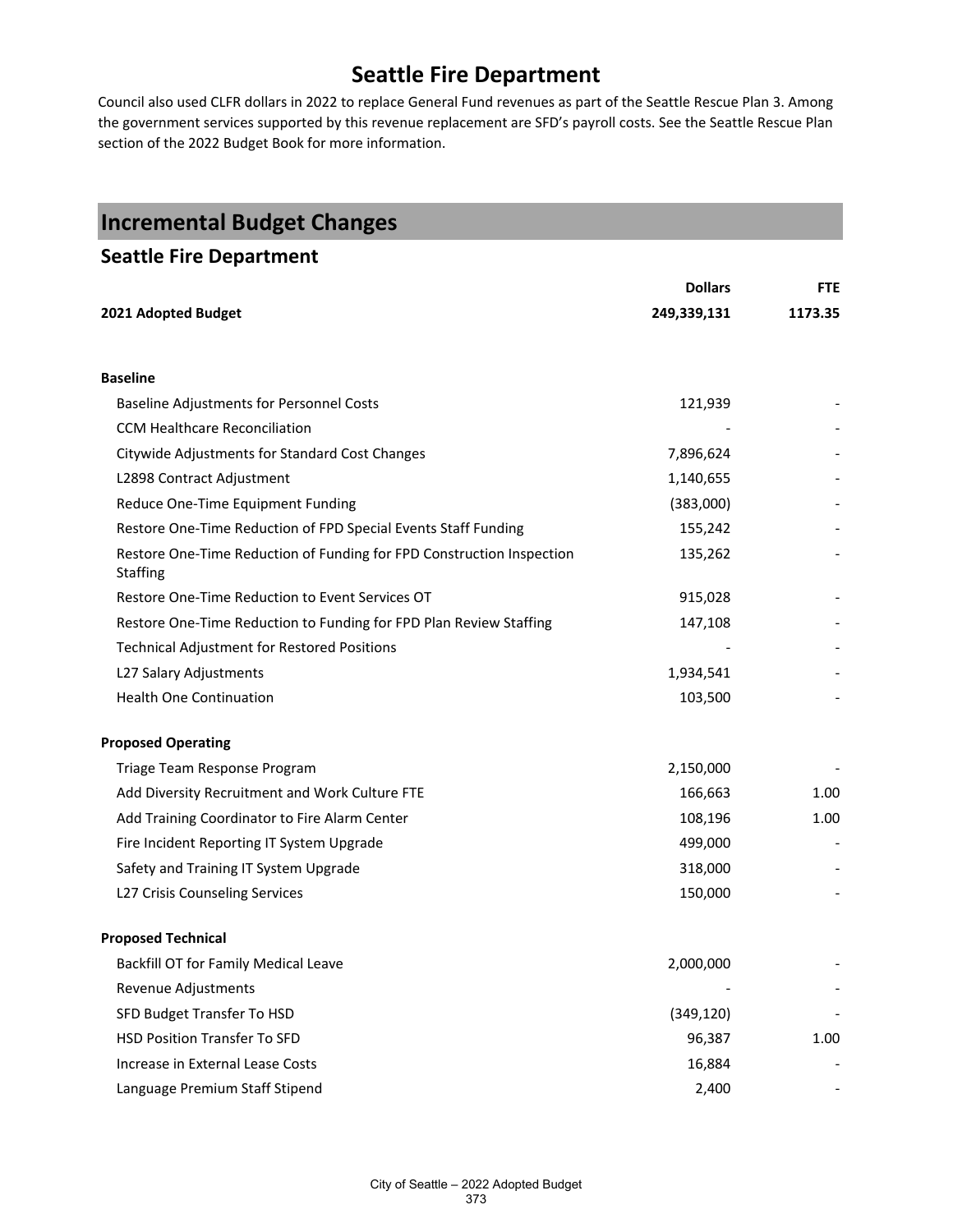#### **Council**

| Total 2022 Adopted Budget                                                                              | \$267,182,037 | 1177.35 |
|--------------------------------------------------------------------------------------------------------|---------------|---------|
| <b>Total Incremental Changes</b>                                                                       | \$17.842.905  | 4.00    |
| Add Position Authority to non-SDCI Permit Review Departments to Improve<br>Permit and Inspection Times |               | 1.00    |
| Reduce \$948,000 for Triage One's Adjusted 2022 Deployment Timeline                                    | (948.404)     |         |
| Add \$1.5 Million for 20 Additional Firefighter Recruits                                               | 1,466,000     |         |

## **Description of Incremental Budget Changes**

|                                                 | <b>Baseline</b> |  |
|-------------------------------------------------|-----------------|--|
| <b>Baseline Adjustments for Personnel Costs</b> |                 |  |
| Expenditures                                    | \$121.939       |  |

This centrally administered change adjusts appropriations to restore the annual wage increase for non-represented Executives, Managers and Strategic Advisors, which was forgone in 2021 due to financial constraints.

#### **CCM Healthcare Reconciliation**

Expenditures

This baseline adjustment reconciles the Central Cost Manual adopted budget healthcare costs through a net-zero adjustment.

#### **Citywide Adjustments for Standard Cost Changes**

Expenditures \$7,896,624

Citywide technical adjustments made in the baseline phase reflect changes to internal services costs, including rates from the Department of Finance & Administrative Services, Seattle Information Technology Department, Seattle Department of Human Resources, and for healthcare, retirement and industrial insurance charges for the department. These adjustments reflect initial assumptions about these costs and inflators early in the budget process.

#### **L2898 Contract Adjustment**

 $Expenditures$   $$1,140,655$ 

This item increases appropriation authority to the 2022 baseline budget per the terms of the Collective Bargaining Agreement for the Fire Chiefs covering 2019, 2020 and 2021. This agreement was adopted via Council Bill 120107.

#### **Reduce One-Time Equipment Funding**

 ${\rm Expenditures}$  \$(383,000)

This item removes the one-time funding of \$383,000 in the 2021 Adopted Budget that was provided to procure AEDs, Lucas Devices, and Ballistic sets.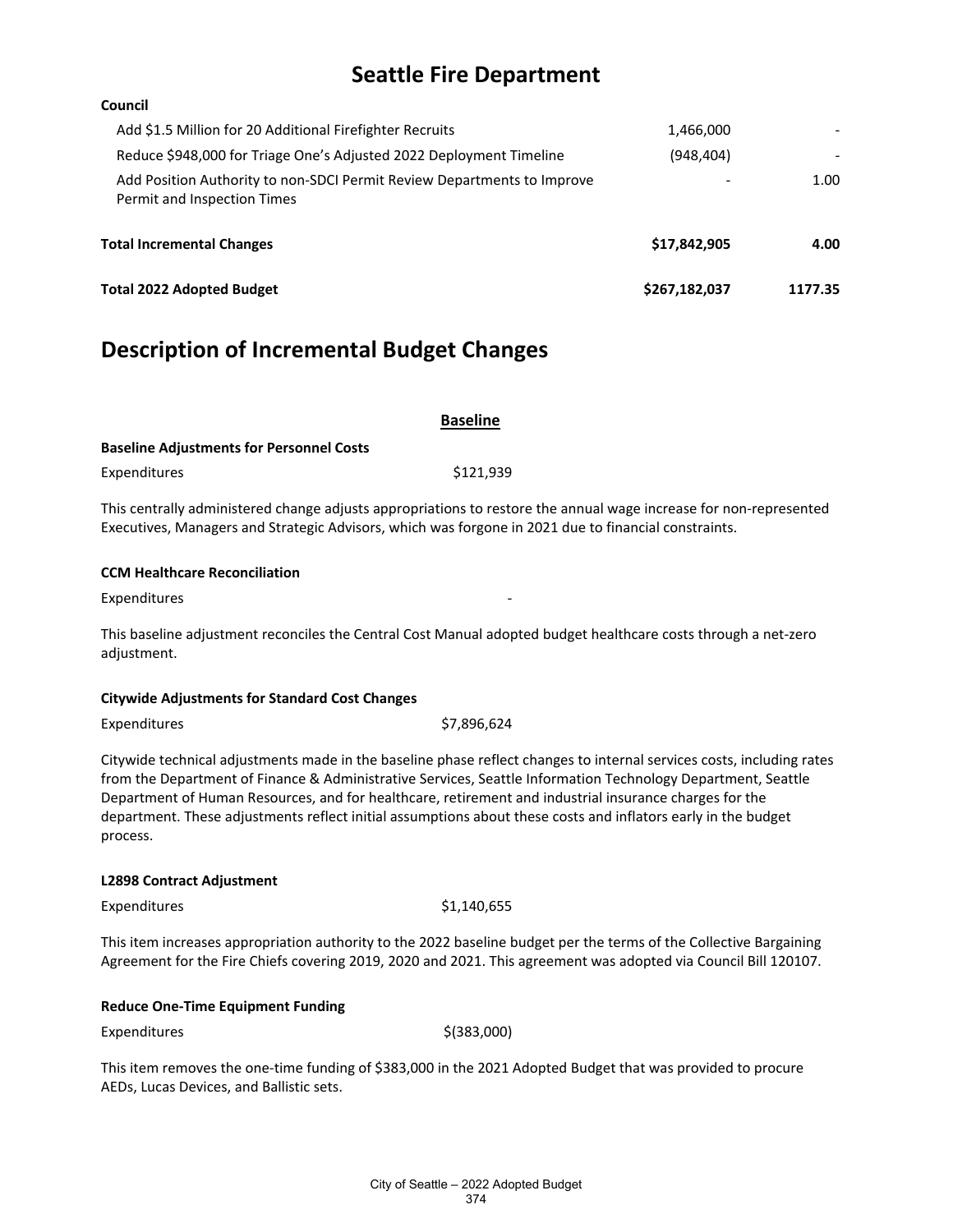### **Restore One-Time Reduction of FPD Special Events Staff Funding**

| Expenditures                                                                           | \$155,242                                                                                                         |
|----------------------------------------------------------------------------------------|-------------------------------------------------------------------------------------------------------------------|
| position that supports Special Event activity managed in the Fire Prevention Division. | This item restores a one-time reduction of \$155,242 in the 2021 Adopted Budget of the Lieutenant Inspector       |
| Restore One-Time Reduction of Funding for FPD Construction Inspection Staffing         |                                                                                                                   |
| Expenditures                                                                           | \$135,262                                                                                                         |
| staffing budget.                                                                       | This item restores a one-time reduction of \$135,262 in the 2021 Adopted Budget to the Construction Inspection    |
| <b>Restore One-Time Reduction to Event Services OT</b>                                 |                                                                                                                   |
| Expenditures                                                                           | \$915,028                                                                                                         |
| overtime that is supported by revenues from staffing events.                           | This item restores a one-time reduction of \$915,028 in the 2021 Adopted Budget to the budget for event services  |
| Restore One-Time Reduction to Funding for FPD Plan Review Staffing                     |                                                                                                                   |
| Expenditures                                                                           | \$147,108                                                                                                         |
| staffing budget.                                                                       | This item restores a one-time reduction of \$147,108 in the 2021 Adopted Budget to the Construction Plan Review   |
| <b>Technical Adjustment for Restored Positions</b>                                     |                                                                                                                   |
| Expenditures                                                                           |                                                                                                                   |
| accounts for the two positions that were restored via Council Budget Actions for 2021. | This net-zero technical adjustment moves budget from the general expenditure account to the appropriate line item |

#### **L27 Salary Adjustments**

Expenditures \$1,934,541

This baseline adjustment to personnel costs accounts for the 2021 1% COLA for Local 27 members that was not included in the 2021 Adopted Budget assumptions. It also includes the salary, step and longevity increases.

#### **Health One Continuation**

Expenditures \$103,500

This technical change provides ongoing funding to sustain the third Health One unit that will be put in service in the 4th quarter of 2021. The 2021 Adopted Budget provided funding for firefighter staffing of the third unit assuming a mid-year launch, necessitating a baseline increase to fund a full year of operations in 2022.

This item also removes the one-time funding that was added for the initial acquisition of a vehicle for the third unit.

#### **Proposed Operating**

 $$2,150,000$ 

| Triage Team Response Program |  |
|------------------------------|--|
| Expenditures                 |  |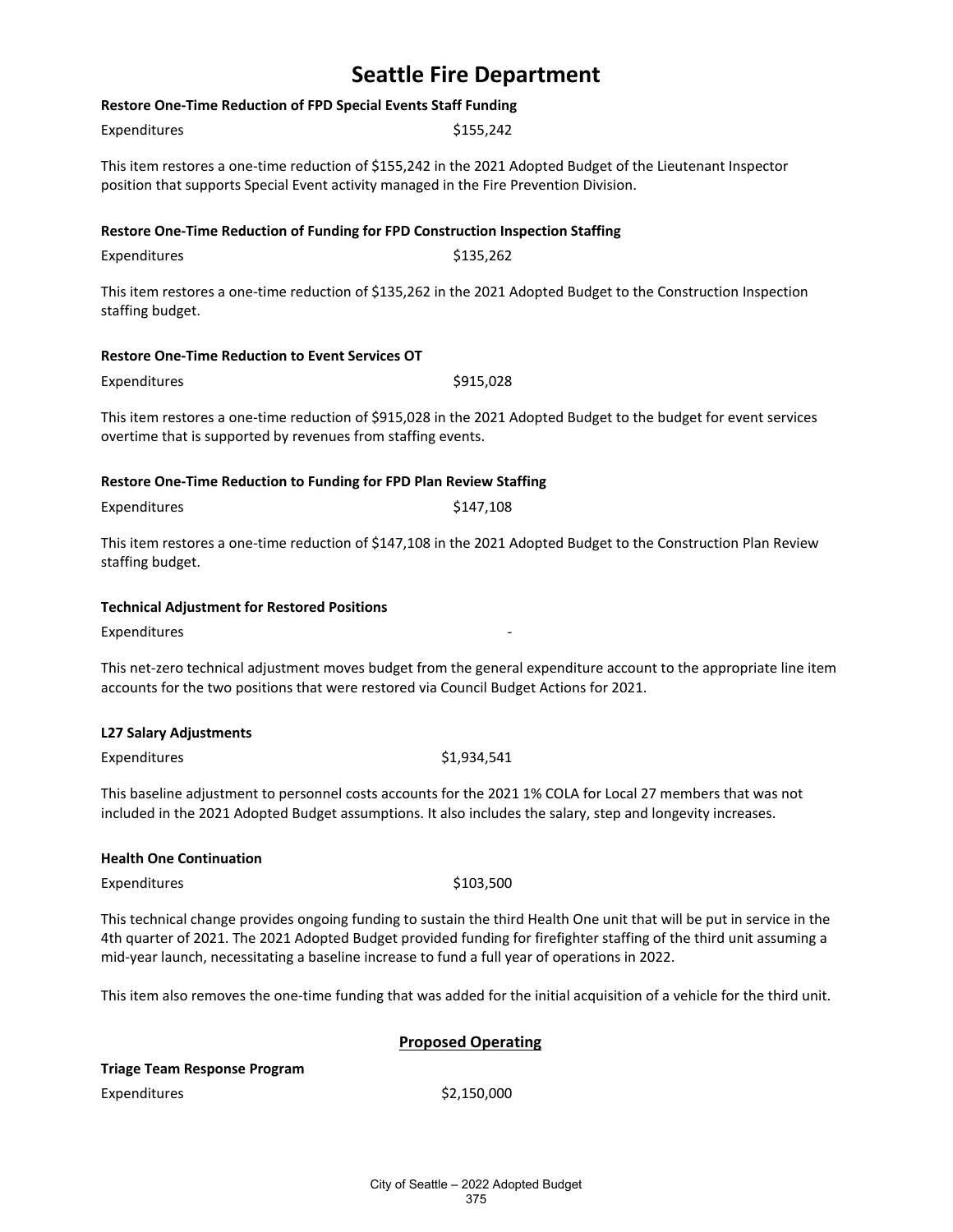The Council altered this proposal in the adopted budget. Refer to the "Council" changes section below. The proposed budget description follows:

This item adds funding to field a new specialized triage response program that will respond directly to non-medical, non-criminal calls - such as person down and wellness checks - identified by the 911 dispatch center at the Community Safety and Communications Center (CSCC). The specialized response model will operate out of SFD in close connection with the CSCC; personnel will be dispatched after SFD and SPD 911 determine that the call is a wellness check for individuals who do not need an urgent medical or safety intervention.

#### **Add Diversity Recruitment and Work Culture FTE**

| Expenditures        | \$166,663 |
|---------------------|-----------|
| Position Allocation | 1.00      |

This item restores a position that was eliminated as part of the COVID reductions in the 2021 Adopted Budget. This 1.0 FTE Strategic Advisor 2, Exempt will focus on advancing the department's goals of promoting diversity, equity, and inclusion in the workplace, spanning from recruitment to retention.

#### **Add Training Coordinator to Fire Alarm Center**

| Expenditures        | \$108,196 |
|---------------------|-----------|
| Position Allocation | 1.00      |

This proposal adds a 1.0 FTE - a Firefighter/Dispatcher Training Coordinator - to the Fire Alarm Center. This new position will provide a more thorough and consistent level of training for dispatchers and will help ensure that the department meets the numerous local and federal standards provided for this function. A portion of the position costs are offset by a \$57,000 reduction to the overtime budget that was regularly used to provide ad hoc training.

#### **Fire Incident Reporting IT System Upgrade**

Expenditures \$499,000

This adjustment adds funding to replace the 18-year-old Fire Incident Reporting IT system with a new software solution. The proposed solution has a modern interface for better usability; auto-populates required fields; works with all SFD IT devices; ensures that all required data for the recently-updated State and Federal standards is collected; and automatically generates the required reports. One-time costs for the upgrade are \$434,000 and ongoing annual costs are approximately \$65,000.

#### **Safety and Training IT System Upgrade**

Expenditures \$318,000

This adjustment adds funding to replace the 22-year-old Safety and Training IT system with a new software solution. The proposed solution will have a more streamlined, user-friendly interface; more robust content that includes industry-specific, pre-developed trainings; better tracking of certifications and trainings; and lower annual IT maintenance costs. One-time costs for the upgrade are \$208,000 and ongoing annual costs are approximately \$110,000.

#### **L27 Crisis Counseling Services**

Expenditures \$150,000

This item provides an increase of \$150,000 in appropriation authority for the Seattle Fire Department in the Leadership and administrative Budget Control Level (00100-BO-FD-F1000) to pay Local 27 Firefighters' Union to provide crisis counseling services for the membership. The program would provide trauma-informed counseling services, referrals, and training that would focus on de-escalation, scene safety, and evasive defense to keep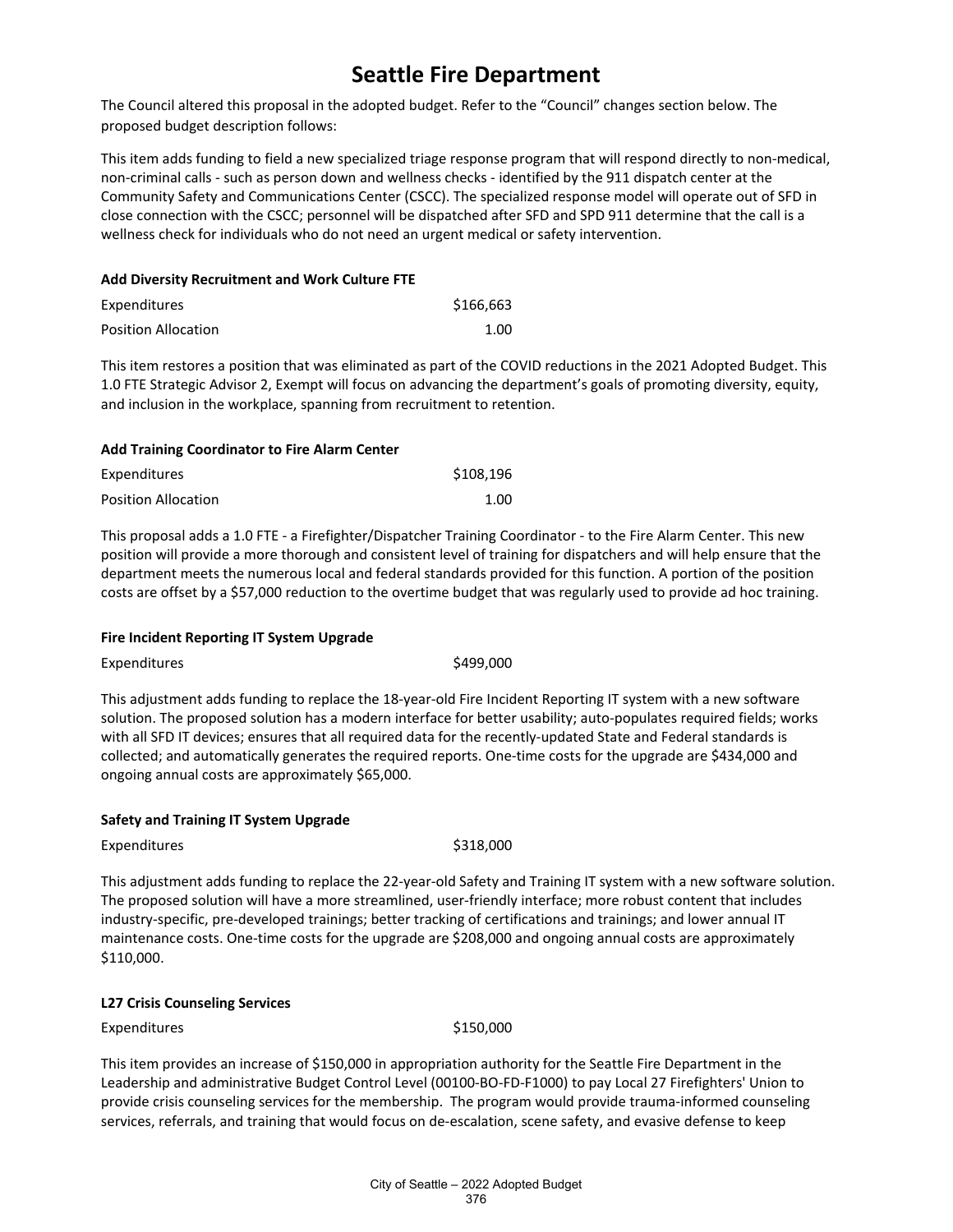firefighters safe and increase positive interactions with persons in crisis or suffering with mental illness. The program would also provide firefighters with help to manage the stresses and process the traumatic environments they face regularly, especially under compounding crises.

#### **Proposed Technical**

#### **Backfill OT for Family Medical Leave**

Expenditures \$2,000,000

This increases the budget for backfill costs in SFD for when members of the department are on leave to care for family members. Prior to 2022, a below the line reserve was being held in the General Fund in recognition of the Paid Family Care Leave (PFCL) backfill costs. Now that the City has had several years of experience in allocating PFCL backfill costs to departments, there is a basis for estimating the ongoing annual costs for this department. Instead of allocating budget at year-end in a supplemental budget request, the budget is being added as ongoing and can be managed at the department's discretion.

# **Revenue Adjustments** Revenues \$3,139,909 2022 adopted revenue adjustments for Seattle Fire Department.

#### **SFD Budget Transfer To HSD**

| Expenditures | $$$ (349,120) |
|--------------|---------------|
|--------------|---------------|

This item decreases appropriation authority by \$349,120 in the Fire Department (SFD), in the Operations Budget Control Level (00100-F3000) of the General Fund. The budget will transfer to the Human Services Department (HSD) from the Fire Department. The budget had been added to SFD to pay for counselors supporting the Health One program. SFD has been paying HSD to provide the staffing. This action transfers the budget to HSD to fund their authorized positions. This will eliminate the need for inter-departmental billing and align the budget with the position authority granted to HSD. HSD's corresponding Change Request is numbered HSD-117.

#### **HSD Position Transfer To SFD**

| Expenditures        | \$96,387 |
|---------------------|----------|
| Position Allocation | 1.00     |

This item increases appropriation authority by \$96,387 and 1 FTE Administrative Specialist III (position #10007047) in the Fire Department (SFD), in the Operations Budget Control Level (00100-F3000) of the General Fund. The budget and position will transfer to the Fire Department from the Human Services Department (HSD). The budget and position were added to HSD in 2021 under SFD-001-B-002 for the Health One program in error. SFD will utilize the position to support their operation of the Health One program. HSD's corresponding Change Request is numbered HSD-21Q2.

#### **Increase in External Lease Costs**

Expenditures \$16,884

This item increases appropriation authority by \$16,884 to pay for increases in external lease costs. The external lease obligations are collected by the Department of Finance and Administrative Services (FAS) and FAS pays the external leases.

#### **Language Premium Staff Stipend**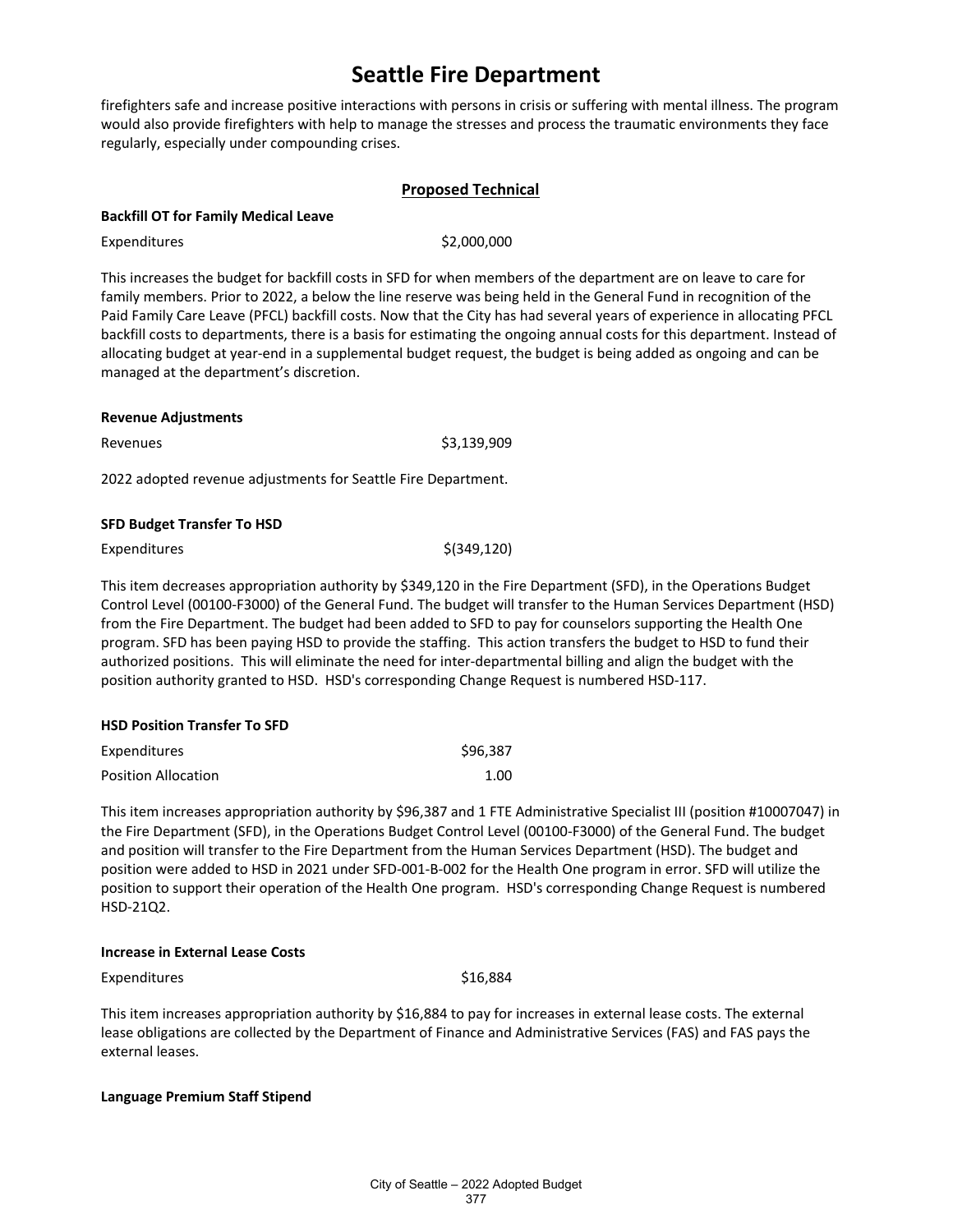Expenditures \$2,400

This item increases ongoing appropriation authority for language services stipends. Per the Coalition of City Unions collective bargaining agreement, City employees who are multilingual and provide language services, such as interpretation and translation, to communicate with clients and/or other employees in business-related situations are now eligible for a monthly language premium stipend. The amounts in the 2022 budget are estimates based on the eligible employees from 2021.

#### **Council**

#### **Add \$1.5 Million for 20 Additional Firefighter Recruits**

Expenditures \$1,466,000

This Council Budget Action adds \$1.5 million of General Fund to SFD to support the training of an additional 20 firefighter recruits in 2022 to address a higher than average vacancy rate (the proposed budget funded a recruit class of 60). From 2015 through 2019, an average of 53 firefighters separated from SFD annually, mostly due to retirement. In 2020, 70 firefighters separated from SFD, and there have been over 112 separations as of December 9, 2021. This funding will help address this increase in separations.

#### **Reduce \$948,000 for Triage One's Adjusted 2022 Deployment Timeline**

Expenditures  $\zeta(948,404)$ 

This Council Budget Action would reduce \$948,000 in one-time funding from SFD based on the updated timelines for implementing the Triage One program. The 2022 Proposed Budget included the full-year costs of this new program. A timeline prepared by SFD estimates that the hiring process for new Triage Team positions will take place between May and September 2022 and that the team will deploy between December 2022 and January 2023. This reduction preserves the proposed full-year costs for Triage Team vehicles and information technology needs. It reduces the proposed staff and rent costs by 50 percent based on an assumed July 1, 2022 start date for the new positions, and it reduces the proposed costs for external program support by 75 percent.

#### **Add Position Authority to non-SDCI Permit Review Departments to Improve Permit and Inspection Times**

Position Allocation **1.00** 

In evaluating improvements to SDCI's permitting process, Council determined that adding staff to the Seattle Fire Department, Seattle Public Utilities, and Seattle City Light may improve inspection and permit turnaround times. This item adds position authority for permit reviewers in those three departments. These additional positions are intended to reduce permit bottlenecks and prevent delays in issuing permits and Certificates of Occupancy. This item also includes a request for the City Budget Office to recommend a fee schedule for full cost recovery of these positions and, if necessary, the development of new enterprise funds.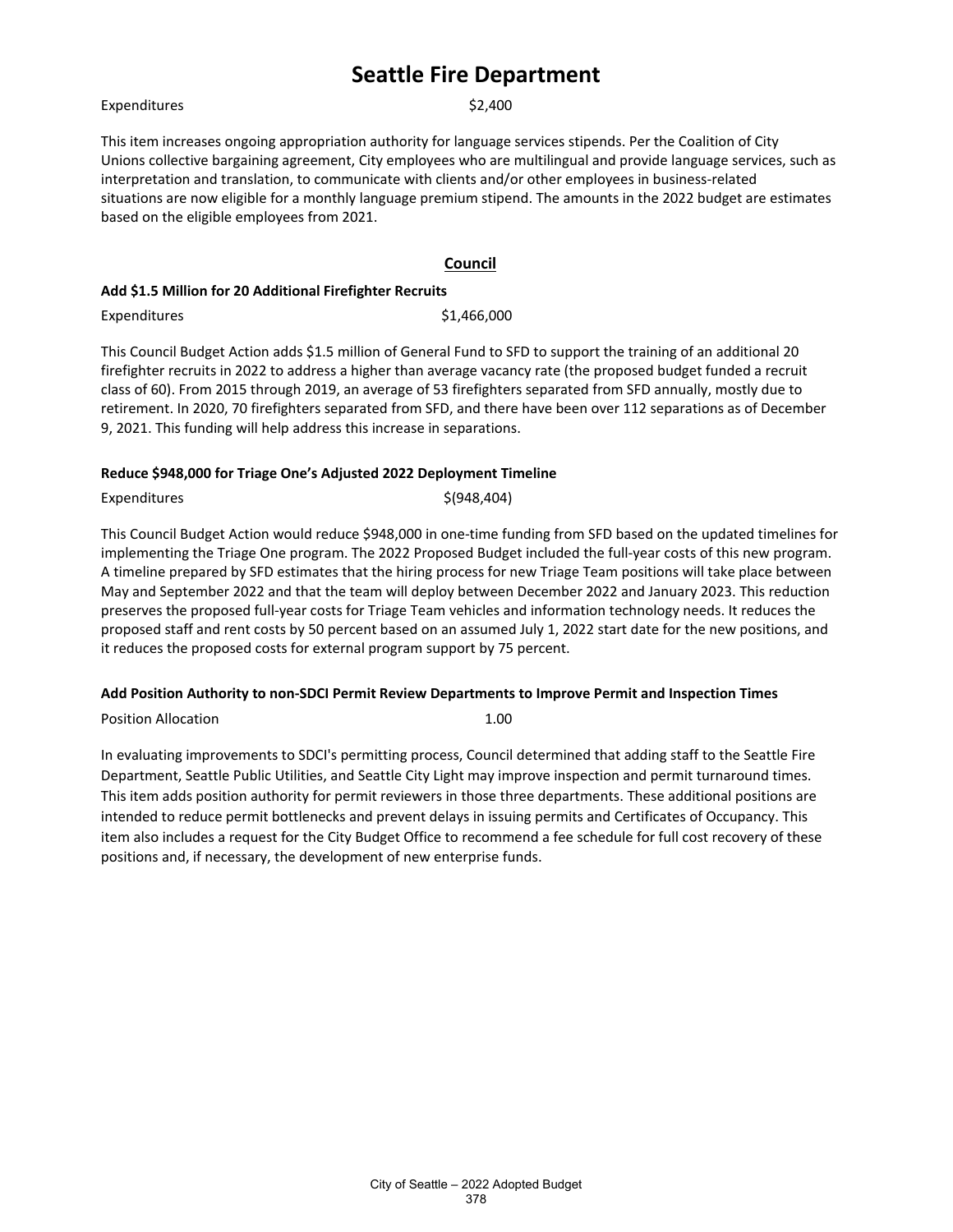| <b>Expenditure Overview</b>                       |                |             |             |  |
|---------------------------------------------------|----------------|-------------|-------------|--|
|                                                   | 2020           | 2021        | 2022        |  |
| <b>Appropriations</b>                             | <b>Actuals</b> | Adopted     | Adopted     |  |
| SFD - BO-FD-F1000 - Leadership and Administration |                |             |             |  |
| 00100 - General Fund                              | 39,111,404     | 40,801,916  | 44,397,912  |  |
| Total for BSL: BO-FD-F1000                        | 39,111,404     | 40,801,916  | 44,397,912  |  |
| SFD - BO-FD-F3000 - Operations                    |                |             |             |  |
| 00100 - General Fund                              | 208,857,022    | 197,684,472 | 211,248,597 |  |
| Total for BSL: BO-FD-F3000                        | 208,857,022    | 197,684,472 | 211,248,597 |  |
| SFD - BO-FD-F5000 - Fire Prevention               |                |             |             |  |
| 00100 - General Fund                              | 10,030,851     | 10,852,743  | 11,535,527  |  |
| Total for BSL: BO-FD-F5000                        | 10,030,851     | 10,852,743  | 11,535,527  |  |
| <b>Department Total</b>                           | 257,999,277    | 249,339,131 | 267,182,037 |  |
| Department Full-Time Equivalents Total*           | 1,167.55       | 1,173.35    | 1,177.35    |  |

*\* FTE totals are provided for informational purposes only. Changes in FTEs resulting from City Council or Human Resources Director actions outside of the budget process may not be detailed here*

# **Budget Summary by Fund Seattle Fire Department**

|                              | 2020<br><b>Actuals</b> | 2021<br>Adopted | 2022<br>Adopted |
|------------------------------|------------------------|-----------------|-----------------|
| 00100 - General Fund         | 257.999.277            | 249.339.131     | 267.182.037     |
| <b>Budget Totals for SFD</b> | 257,999,277            | 249,339,131     | 267,182,037     |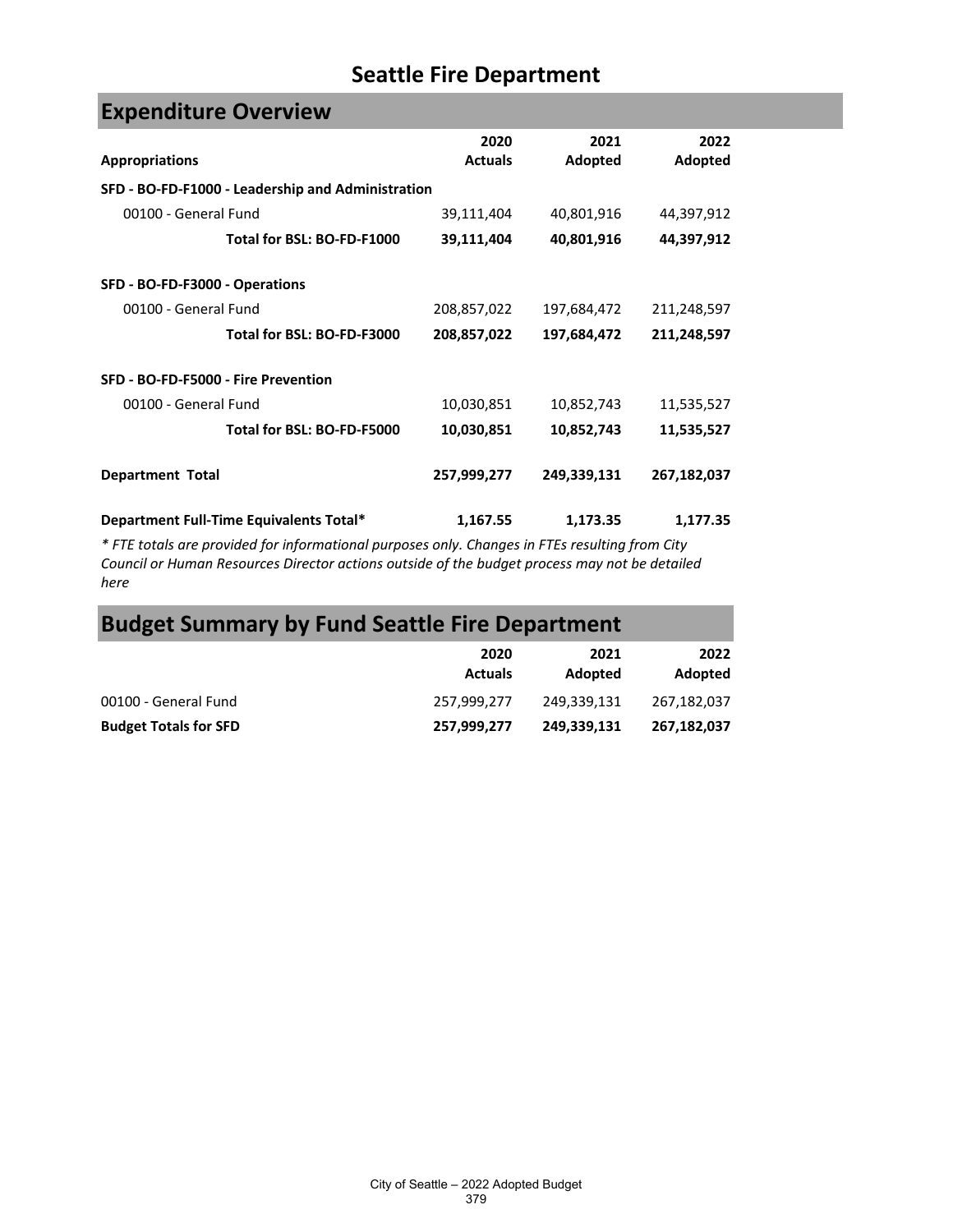# **Revenue Overview**

| <b>2022 Estimated Revenues</b> |                                          |                        |                 |                 |
|--------------------------------|------------------------------------------|------------------------|-----------------|-----------------|
| <b>Account</b><br>Code         | <b>Account Name</b>                      | 2020<br><b>Actuals</b> | 2021<br>Adopted | 2022<br>Adopted |
| 311010                         | Real & Personal Property Taxes           | 66,831,782             | 68,290,000      | 69,977,000      |
| 311020                         | Sale Of Tax Title Property               |                        | 1,000           | 1,000           |
| 322030                         | Nonbus Lic&Perm-Use                      | 408,796                | 651,929         | 1,036,612       |
| 322250                         | Nonbus Lic&Perm-Hazmat<br>Storage        | 2,015,956              | 1,920,600       | 2,190,000       |
| 330050                         | Intergov-King Co E-911                   | 994,700                | 658,574         | 717,517         |
| 331110                         | Direct Fed Grants                        | 69,471,741             |                 |                 |
| 333110                         | Ind Fed Grants                           | 1,224,763              |                 |                 |
| 334010                         | <b>State Grants</b>                      | 61,113                 |                 |                 |
| 337080                         | Other Private Contrib & Dons             | 185,764                |                 |                 |
| 341190                         | <b>Personnel Service Fees</b>            | 510,015                | 878,877         | 1,665,075       |
| 341900                         | General Government-Other Rev             | 1,923,809              | 949,625         | 665,735         |
| 342020                         | <b>Fire Protection Fees</b>              | 10,836                 |                 |                 |
| 342030                         | Fire Marshall Inspection Fees            | 66,984                 | 88,000          | 55,000          |
| 342110                         | Other Protective Inspect Fees            | 2,192,972              | 2,172,338       | 2,288,050       |
| 342120                         | <b>Emergency Service Fees</b>            | 287,000                |                 |                 |
| 342900                         | Public Safety-Other Rev                  |                        | 90,000          | 45,000          |
| 345030                         | Plan Checking Fees                       | 1,335,314              | 1,132,560       | 1,332,423       |
| 360220                         | Interest Earned On Deliquent A           | 2,231                  |                 |                 |
| 360360                         | Sponsorship And Royalties                | 55                     |                 |                 |
| 360380                         | Sale Of Junk Or Salvage                  | 1,370                  |                 |                 |
| 360390                         | Proceeds From Sale Of Assets             | 2,740                  |                 |                 |
| 360900                         | Miscellaneous Revs-Other Rev             | 11,142                 |                 |                 |
|                                | Total Revenues for: 00100 - General Fund | 147,539,084            | 76,833,503      | 79,973,412      |
| <b>Total SFD Resources</b>     |                                          | 147,539,084            | 76,833,503      | 79,973,412      |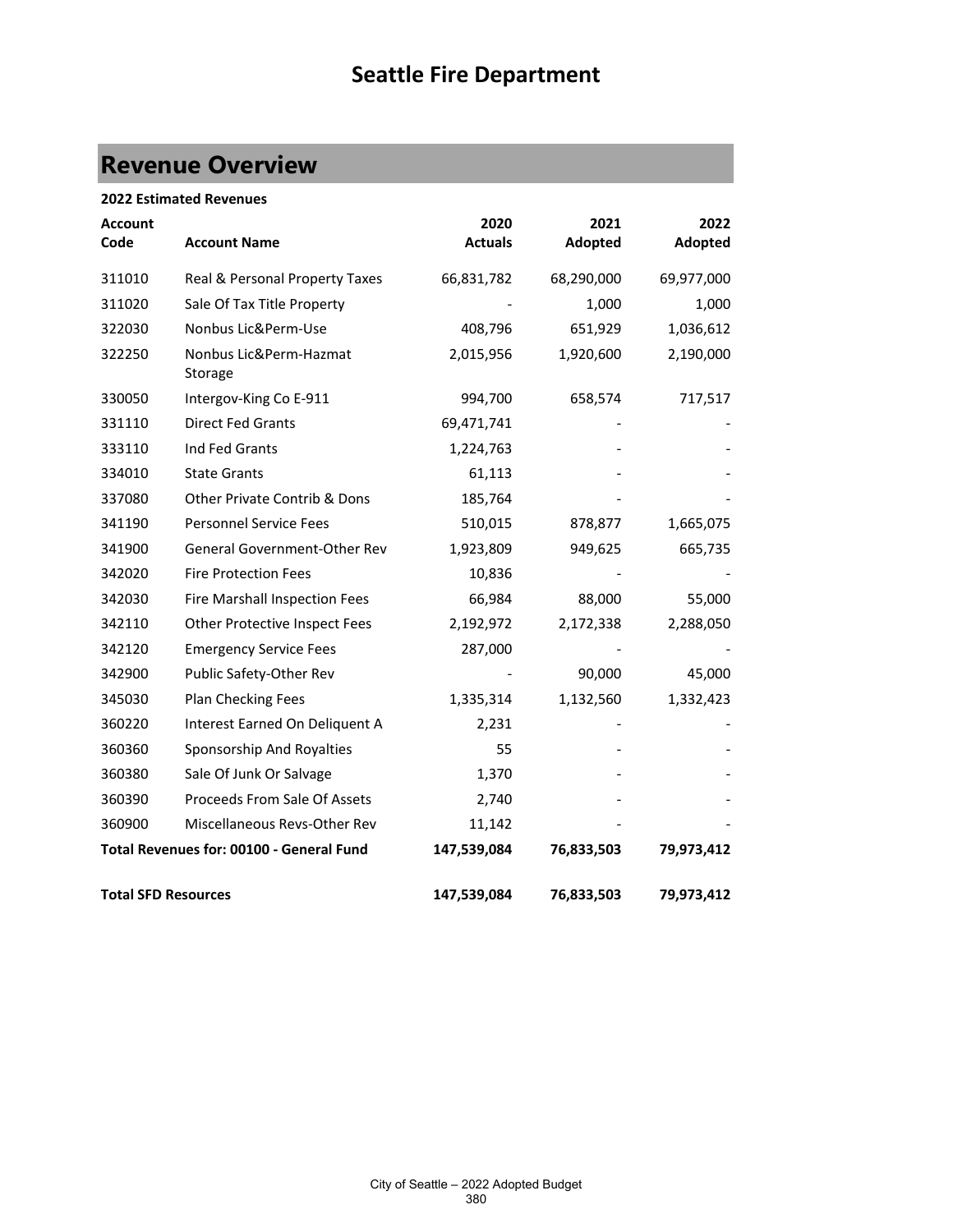## **Appropriations by Budget Summary Level and Program**

### **SFD - BO-FD-F1000 - Leadership and Administration**

The purpose of the Leadership and Administration Budget Summary Level is to provide strategy and policy, public outreach and education, information and personnel management, recruitment and training of uniformed staff; allocate and manage available resources; and provide logistical support needed to achieve the Department's mission.

| <b>Program Expenditures</b>        | 2020<br><b>Actuals</b> | 2021<br>Adopted | 2022<br>Adopted |
|------------------------------------|------------------------|-----------------|-----------------|
| Citywide Indirect Costs            | 27,154,835             | 26,761,601      | 29,728,978      |
| <b>Departmental Indirect Costs</b> | 11,956,569             | 14,040,315      | 14,668,935      |
| Total                              | 39,111,404             | 40,801,916      | 44,397,912      |
| Full-time Equivalents Total*       | 59.50                  | 63.50           | 64.50           |

*\*FTE totals are provided for informational purposes only. Changes in FTEs resulting from City Council or Human Resources Director actions outside of the budget process may not be detailed here*

*The following information summarizes the programs in Leadership and Administration Budget Summary Level:*

#### **Citywide Indirect Costs**

|                         | 2020           | 2021       | 2022           |
|-------------------------|----------------|------------|----------------|
| Expenditures/FTE        | <b>Actuals</b> | Adopted    | <b>Adopted</b> |
| Citywide Indirect Costs | 27.154.835     | 26.761.601 | 29.728.978     |

#### **Departmental Indirect Costs**

| <b>Expenditures/FTE</b>            | 2020<br><b>Actuals</b> | 2021<br>Adopted | 2022<br>Adopted |
|------------------------------------|------------------------|-----------------|-----------------|
| Departmental Indirect Costs        | 11.956.569             | 14.040.315      | 14.668.935      |
| <b>Full Time Equivalents Total</b> | 59.50                  | 63.50           | 64.50           |

### **SFD - BO-FD-F3000 - Operations**

The purpose of the Operations Budget Summary Level is to provide emergency and disaster response capabilities for fire suppression, emergency medical needs, hazardous materials, weapons of mass destruction, and search and rescue. In addition, reduce injuries by identifying and changing practices that place firefighters at greater risk and provide communication services.

| <b>Program Expenditures</b> | 2020           | 2021    | 2022           |
|-----------------------------|----------------|---------|----------------|
|                             | <b>Actuals</b> | Adopted | <b>Adopted</b> |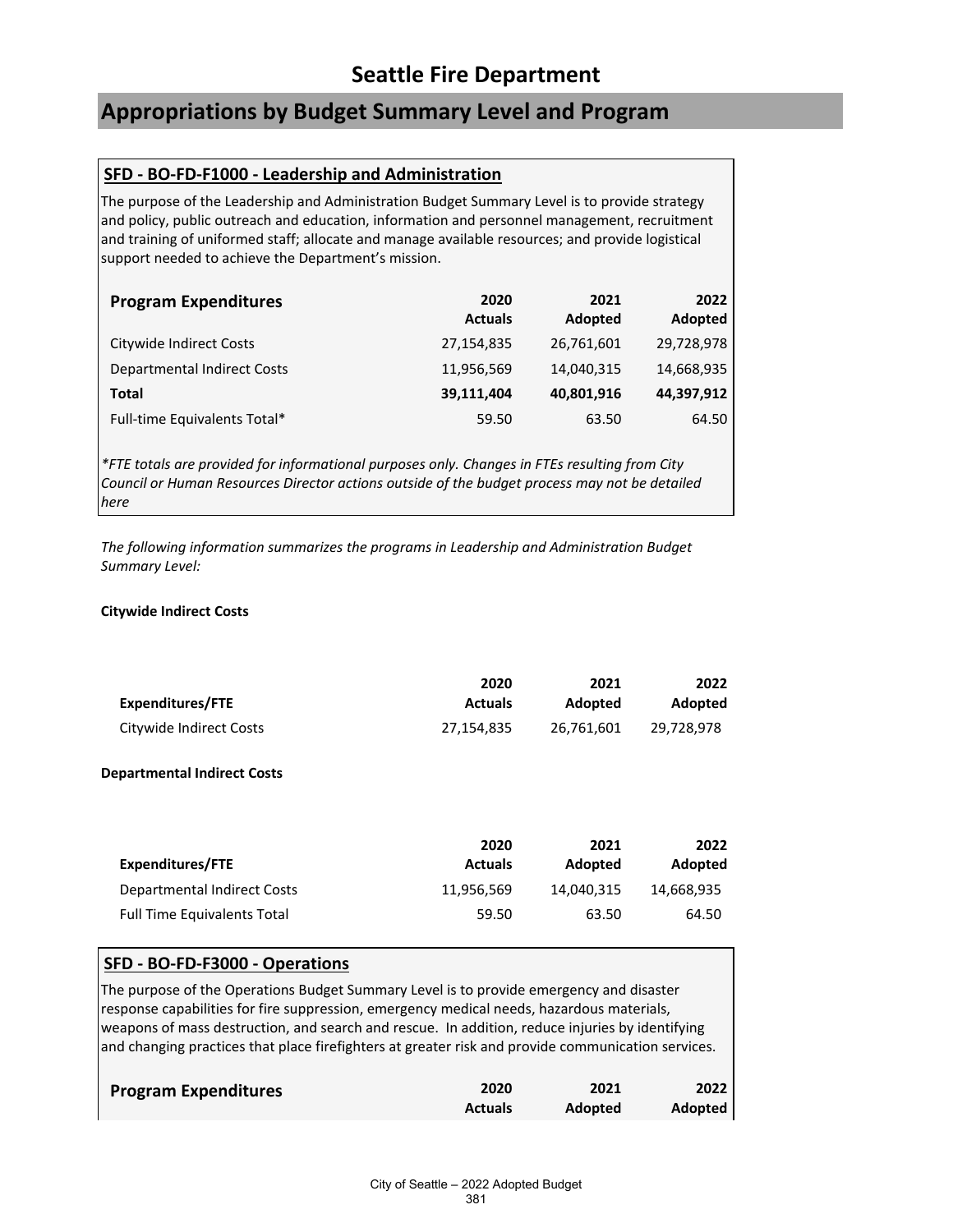| <b>Battalion 2</b>             | 26,713,600  | 32,890,867  | 32,635,307  |
|--------------------------------|-------------|-------------|-------------|
| <b>Battalion 3 Medic One</b>   | 16,534,898  | 16,331,702  | 17,419,528  |
| <b>Battalion 4</b>             | 27,726,171  | 30,938,194  | 33,261,878  |
| <b>Battalion 5</b>             | 27,970,512  | 29,434,797  | 31,605,322  |
| <b>Battalion 6</b>             | 25,696,865  | 26,783,493  | 28,850,602  |
| <b>Battalion 7</b>             | 26,404,167  | 23,828,984  | 25,663,613  |
| Communications                 | 6,041,295   | 6,613,774   | 6,875,283   |
| Office of the Operations Chief | 6,775,801   | 9,414,190   | 9,476,075   |
| <b>Operations Activities</b>   | 43,761,206  | 19,908,444  | 23,750,338  |
| Safety and Risk Management     | 1,232,507   | 1,540,027   | 1,710,651   |
| Total                          | 208,857,022 | 197,684,472 | 211,248,597 |
| Full-time Equivalents Total*   | 1,044.05    | 1,046.05    | 1,048.05    |
|                                |             |             |             |

*\*FTE totals are provided for informational purposes only. Changes in FTEs resulting from City Council or Human Resources Director actions outside of the budget process may not be detailed here*

*The following information summarizes the programs in Operations Budget Summary Level:*

#### **Battalion 2**

|                                    | 2020           | 2021       | 2022           |
|------------------------------------|----------------|------------|----------------|
| Expenditures/FTE                   | <b>Actuals</b> | Adopted    | <b>Adopted</b> |
| <b>Battalion 2</b>                 | 26,713,600     | 32.890.867 | 32,635,307     |
| <b>Full Time Equivalents Total</b> | 205.45         | 205.45     | 205.45         |

#### **Battalion 3 Medic One**

|                                    | 2020           | 2021           | 2022       |
|------------------------------------|----------------|----------------|------------|
| Expenditures/FTE                   | <b>Actuals</b> | <b>Adopted</b> | Adopted    |
| <b>Battalion 3 Medic One</b>       | 16.534.898     | 16.331.702     | 17.419.528 |
| <b>Full Time Equivalents Total</b> | 82.00          | 82.00          | 82.00      |

### **Battalion 4**

| Expenditures/FTE                   | 2020<br><b>Actuals</b> | 2021<br>Adopted | 2022<br>Adopted |
|------------------------------------|------------------------|-----------------|-----------------|
| <b>Battalion 4</b>                 | 27.726.171             | 30.938.194      | 33.261.878      |
| <b>Full Time Equivalents Total</b> | 199.45                 | 199.45          | 199.45          |

#### **Battalion 5**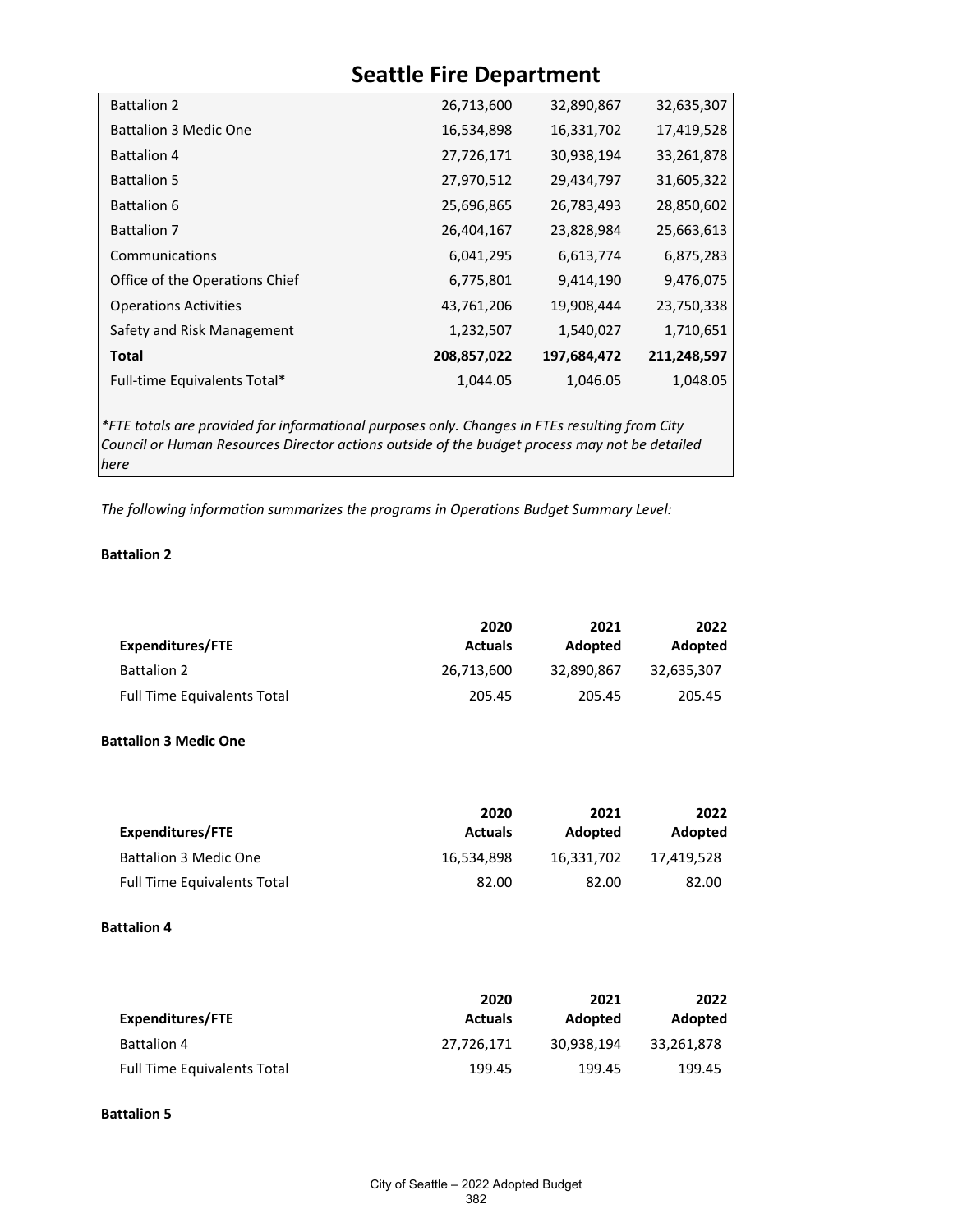|                                    | 2020           | 2021       | 2022       |
|------------------------------------|----------------|------------|------------|
| Expenditures/FTE                   | <b>Actuals</b> | Adopted    | Adopted    |
| <b>Battalion 5</b>                 | 27.970.512     | 29.434.797 | 31.605.322 |
| <b>Full Time Equivalents Total</b> | 185.45         | 185.45     | 185.45     |

### **Battalion 6**

|                                    | 2020           | 2021       | 2022           |
|------------------------------------|----------------|------------|----------------|
| Expenditures/FTE                   | <b>Actuals</b> | Adopted    | <b>Adopted</b> |
| Battalion 6                        | 25,696,865     | 26,783,493 | 28.850.602     |
| <b>Full Time Equivalents Total</b> | 169.45         | 169.45     | 169.45         |

### **Battalion 7**

|                                    | 2020           | 2021       | 2022       |
|------------------------------------|----------------|------------|------------|
| Expenditures/FTE                   | <b>Actuals</b> | Adopted    | Adopted    |
| <b>Battalion 7</b>                 | 26.404.167     | 23.828.984 | 25.663.613 |
| <b>Full Time Equivalents Total</b> | 148.45         | 148.45     | 148.45     |

#### **Communications**

| <b>Expenditures/FTE</b>            | 2020<br><b>Actuals</b> | 2021<br>Adopted | 2022<br>Adopted |
|------------------------------------|------------------------|-----------------|-----------------|
| Communications                     | 6.041.295              | 6.613.774       | 6,875,283       |
| <b>Full Time Equivalents Total</b> | 35.80                  | 35.80           | 36.80           |

### **Office of the Operations Chief**

| Expenditures/FTE                   | 2020<br><b>Actuals</b> | 2021<br>Adopted | 2022<br>Adopted |
|------------------------------------|------------------------|-----------------|-----------------|
| Office of the Operations Chief     | 6.775.801              | 9.414.190       | 9.476.075       |
| <b>Full Time Equivalents Total</b> | 12.00                  | 14.00           | 14.00           |

### **Operations Activities**

|                         | 2020           | 2021           | 2022    |
|-------------------------|----------------|----------------|---------|
| <b>Expenditures/FTE</b> | <b>Actuals</b> | <b>Adopted</b> | Adopted |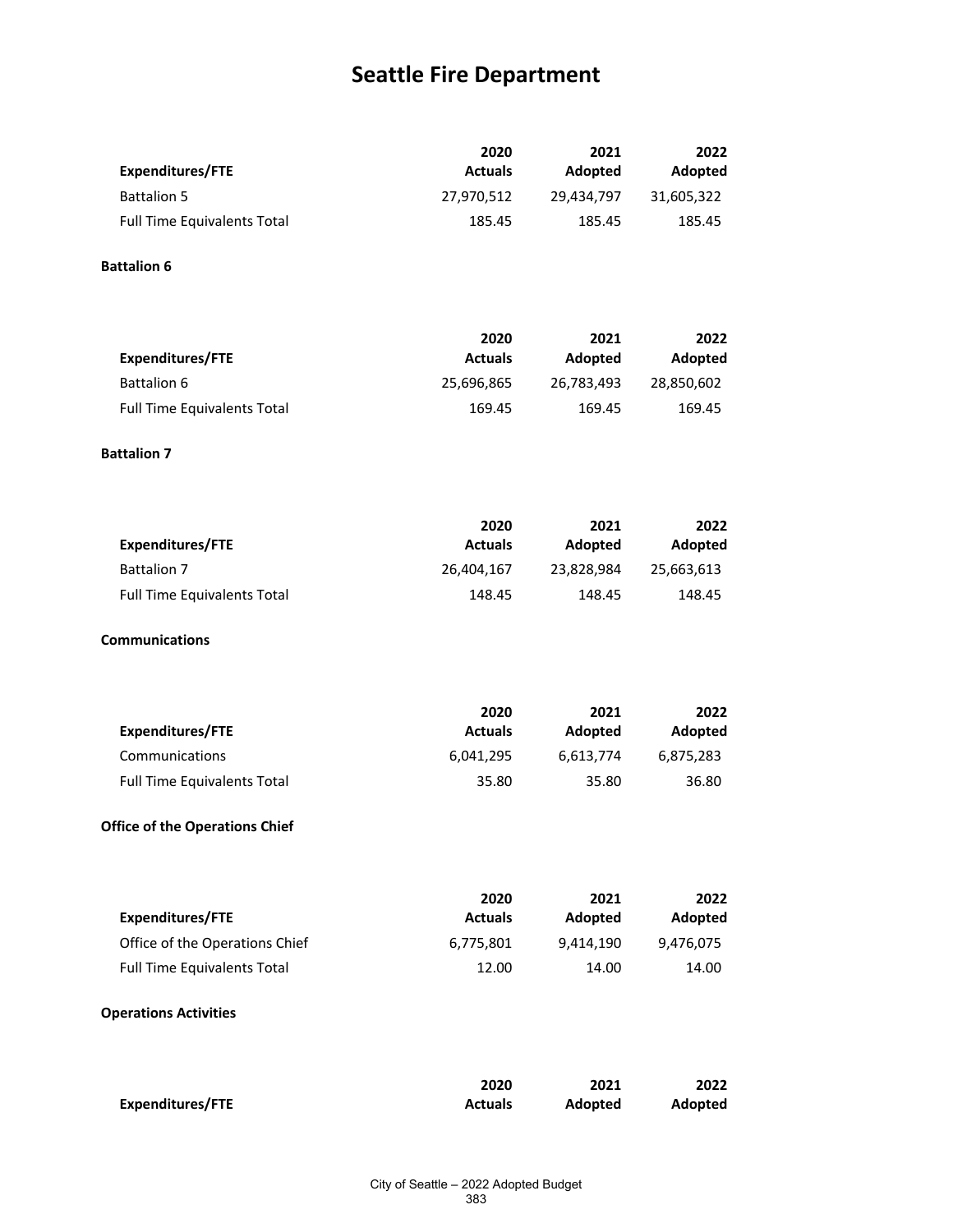| <b>Operations Activities</b>       | 43.761.206 | 19.908.444               | 23.750.338 |
|------------------------------------|------------|--------------------------|------------|
| <b>Full Time Equivalents Total</b> | -          | $\overline{\phantom{0}}$ | 1.00       |

#### **Safety and Risk Management**

|                                    | 2020           | 2021      | 2022      |
|------------------------------------|----------------|-----------|-----------|
| Expenditures/FTE                   | <b>Actuals</b> | Adopted   | Adopted   |
| Safety and Risk Management         | 1.232.507      | 1.540.027 | 1.710.651 |
| <b>Full Time Equivalents Total</b> | 6.00           | 6.00      | 6.00      |

### **SFD - BO-FD-F5000 - Fire Prevention**

The purpose of the Fire Prevention Budget Summary Level is to provide Fire Code enforcement to help prevent injury and loss from fire and other hazards.

| <b>Program Expenditures</b>    | 2020<br><b>Actuals</b> | 2021<br>Adopted | 2022<br>Adopted |
|--------------------------------|------------------------|-----------------|-----------------|
| Code Compliance                | 555,692                | 765,973         | 780,009         |
| Fire Investigations            | 1,600,731              | 1,637,699       | 1,669,257       |
| Office of the Fire Marshall    | 1,498,119              | 1,666,739       | 1,729,652       |
| <b>Regulating Construction</b> | 3,201,743              | 3,670,007       | 4,015,314       |
| Special Events                 | 557,958                | 649,171         | 819,881         |
| Special Hazards                | 2,616,609              | 2,463,154       | 2,521,414       |
| <b>Total</b>                   | 10,030,851             | 10,852,743      | 11,535,527      |
| Full-time Equivalents Total*   | 64.00                  | 63.80           | 64.80           |

*\*FTE totals are provided for informational purposes only. Changes in FTEs resulting from City Council or Human Resources Director actions outside of the budget process may not be detailed here*

*The following information summarizes the programs in Fire Prevention Budget Summary Level:*

#### **Code Compliance**

| Expenditures/FTE                   | 2020<br><b>Actuals</b> | 2021<br>Adopted | 2022<br>Adopted |
|------------------------------------|------------------------|-----------------|-----------------|
| Code Compliance                    | 555.692                | 765.973         | 780,009         |
| <b>Full Time Equivalents Total</b> | 4.00                   | 5.00            | 5.00            |

#### **Fire Investigations**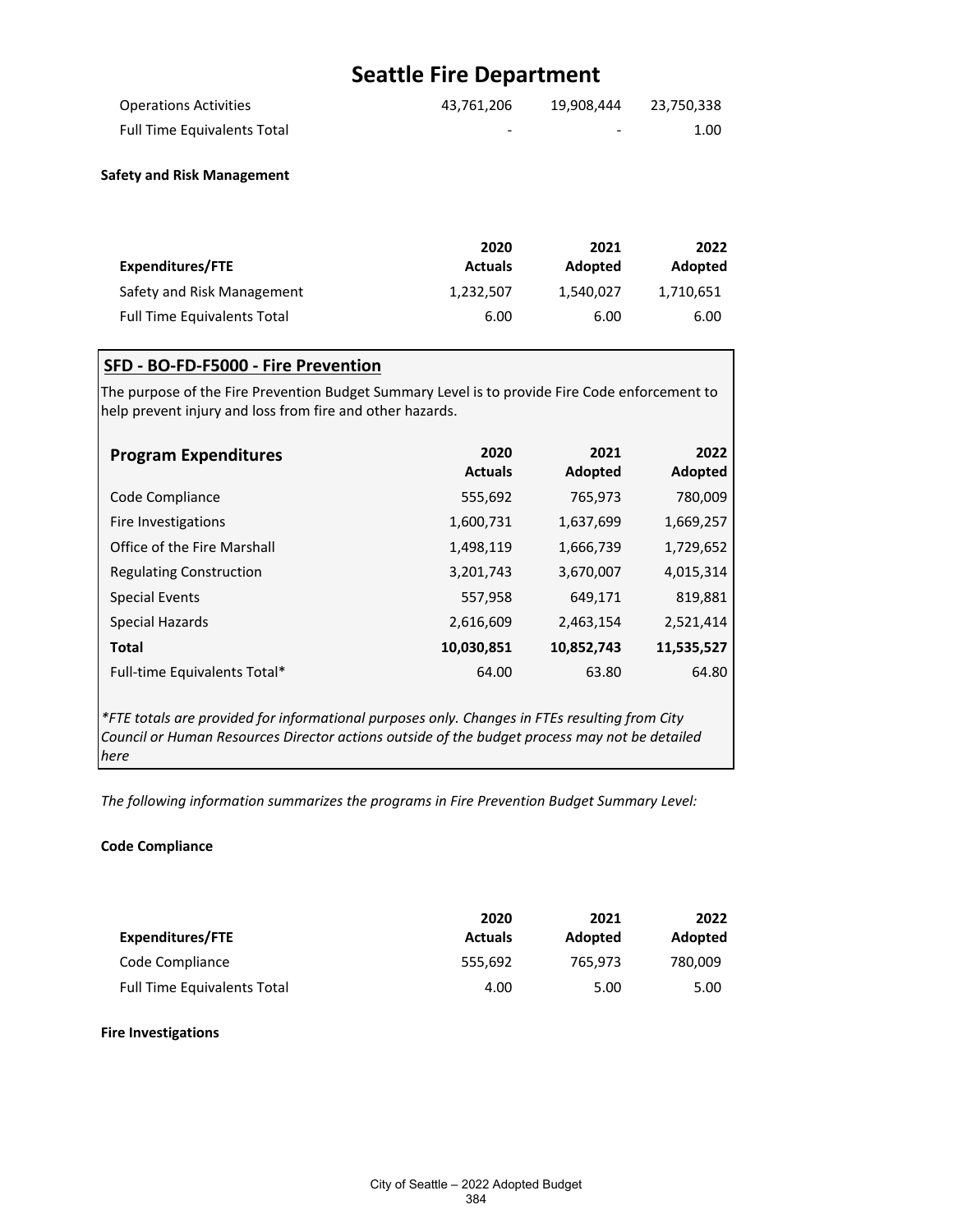| <b>Expenditures/FTE</b>            | 2020<br><b>Actuals</b> | 2021<br>Adopted | 2022<br>Adopted |
|------------------------------------|------------------------|-----------------|-----------------|
| Fire Investigations                | 1,600,731              | 1,637,699       | 1,669,257       |
| <b>Full Time Equivalents Total</b> | 9.00                   | 9.00            | 9.00            |
| <b>Office of the Fire Marshall</b> |                        |                 |                 |
| <b>Expenditures/FTE</b>            | 2020<br><b>Actuals</b> | 2021<br>Adopted | 2022<br>Adopted |
| Office of the Fire Marshall        | 1,498,119              | 1,666,739       | 1,729,652       |
| <b>Full Time Equivalents Total</b> | 8.50                   | 8.00            | 8.00            |
| <b>Regulating Construction</b>     |                        |                 |                 |
| <b>Expenditures/FTE</b>            | 2020<br><b>Actuals</b> | 2021<br>Adopted | 2022<br>Adopted |
| <b>Regulating Construction</b>     | 3,201,743              | 3,670,007       | 4,015,314       |
| <b>Full Time Equivalents Total</b> | 22.00                  | 22.00           | 23.00           |
| <b>Special Events</b>              |                        |                 |                 |
| <b>Expenditures/FTE</b>            | 2020<br><b>Actuals</b> | 2021<br>Adopted | 2022<br>Adopted |
| <b>Special Events</b>              | 557,958                | 649,171         | 819,881         |
| <b>Full Time Equivalents Total</b> | 3.00                   | 4.00            | 4.00            |
| <b>Special Hazards</b>             |                        |                 |                 |
| <b>Expenditures/FTE</b>            | 2020<br><b>Actuals</b> | 2021<br>Adopted | 2022<br>Adopted |
| <b>Special Hazards</b>             | 2,616,609              | 2,463,154       | 2,521,414       |
| <b>Full Time Equivalents Total</b> | 17.50                  | 15.80           | 15.80           |